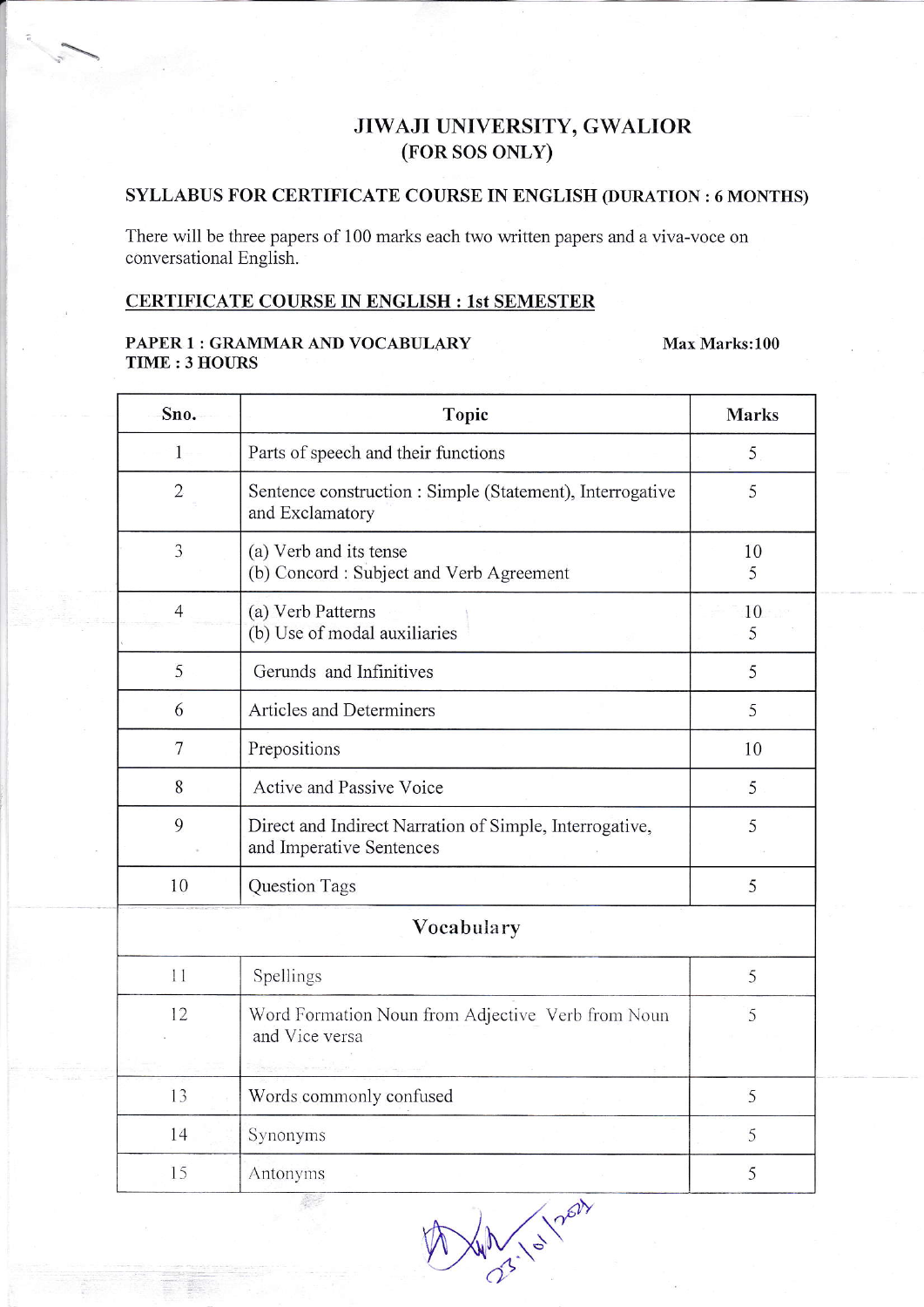|                | <b>Topics</b>                                                                                                                                 | Marks |  |
|----------------|-----------------------------------------------------------------------------------------------------------------------------------------------|-------|--|
| Sno.<br>1      | Vowel sounds, Consonant sounds, Diphthongs, Accent<br>(stressed and non stressed) (5 marks each)                                              | 20    |  |
| $\overline{2}$ | Translation of sentences from Hindi to English                                                                                                | 10    |  |
| 3              | Translation of sentences from English to Hindi                                                                                                | 10    |  |
| 4              | Putting punctuation marks in a running passage                                                                                                | 10    |  |
| 5              | Letter Writing (Personal letters and applications)                                                                                            | 15    |  |
| 6              | Comprehension of a passage                                                                                                                    | 15    |  |
|                | Situational English-                                                                                                                          | 20    |  |
|                | (Meeting at Railway Station, Meeting at Hospital,<br>Meeting at a Party, Meeting at a Sport Event, Meeting a<br>Friend after a long time etc) |       |  |

# PAPER 2 : PHONETICS, TRANSLATION COMPOSITION & COMPREHENSION Max Marks:100

# Max marks 100

# PAPER 3 : READING

I

|      | Topics                                                   | Marks |
|------|----------------------------------------------------------|-------|
| Sno. |                                                          | 30    |
|      | Reading and reciting a short poem                        |       |
|      | Simple conversation in English                           | 70    |
|      | There shall be one internal and one external examination |       |
|      |                                                          |       |

# **BOOKS RECOMMENDED:**

- Living English structure: Standard Allen
- Living English structure: Standard Allen<br>Intermediate English grammar and composition: M.L. Tickoo, Subramanyam l.
- il. A Guide to Patterns and Usage : A.S Hornby
- A Guide to Patterns and Usage: A.S. Homoy<br>HighSchool English Grammar and Composition: Wren & Martin lII .
- IV.<br>V. A Practical Guide to Translation: A. Thakur
- A Practical Guide to Translation. A. Thakan<br>English Conversation Practice : Grant Taylor(Tata Megraw Hill) V]

Versation Practice : Grant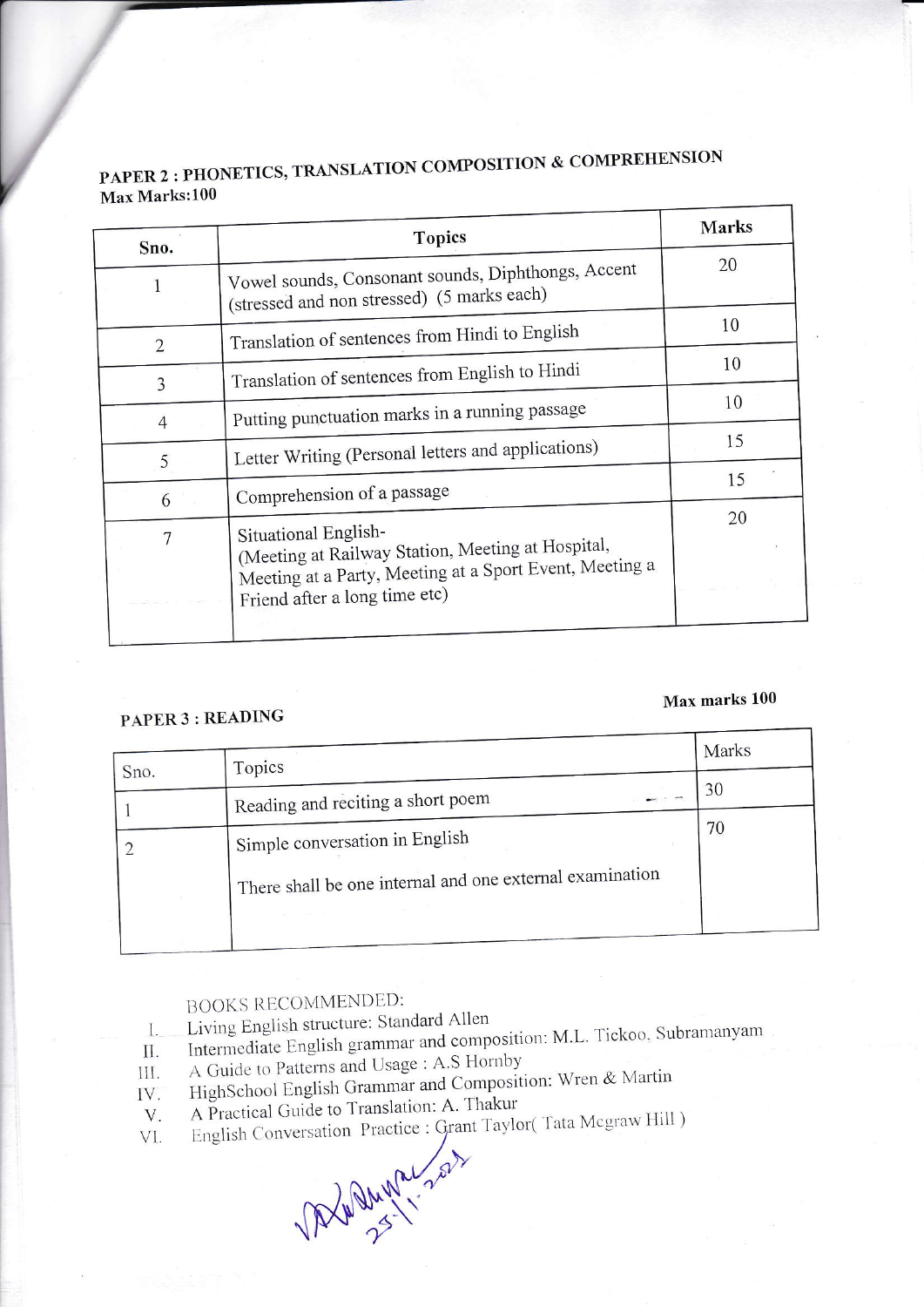# JIWAJI UNIVERSITY, GWALIOR **FOR SOS ONLY**

# Diklena<br>SYLLABUS FOR CERTIFICATE COURSE IN ENGLISH (DURATION: 6 MONTHS)

There will be three papers of 100 marks each two written papers and a viva-voice on MConversational English.

# Di Riomo<br>CERTIFICATE COURSE IN ENGLISH : II SEMESTER

# PAPER I: APPLIED GRAMMAR AND VOCABULARY **TIME: 3 Hours**

Max Marks:100

| S no.          | <b>Topics</b>                                                                                          | Marks   |
|----------------|--------------------------------------------------------------------------------------------------------|---------|
| 1              | (A) Word, phrase, sentence, clause, idiom-distinction of<br>one from another<br>(B) Sequence of tenses | 5<br>10 |
| $\overline{2}$ | Adjective with degrees, change of degree without changing<br>the meaning                               | 5       |
| 3              | Adverbs, their formation and position                                                                  | 5       |
| $\overline{4}$ | The participle : as verb and as an adjective                                                           | 5       |
| 5              | Short answers (positive and negative) yes/no and 'Wh'<br>word questions                                | 5       |
| 6              | Common Errors: correct and incorrect sentences                                                         | 10      |
| $\overline{7}$ | Simple, Compound, Complex Sentences<br>(Synthesis, analysis Internal transformation)                   | 10      |
| 8              | Prefixes, suffixes- their use in word formation                                                        | 5       |
| 9              | Prepositional verbs or Phrasal verbs                                                                   | 10      |
| 10             | Idioms an idiomatic expression and their uses in sentences                                             | 10      |
| 11             | One word substitution                                                                                  | 5       |
| 12             | The same word uses as different parts of speech (noun,<br>verb and adjective                           | 5       |
| 13             | Common foreign words and phrases(Greek, Latin etc.)                                                    | 5       |
| 14             | Abbreviations, construction of words<br>$\overline{\phantom{a}}$                                       | 5       |